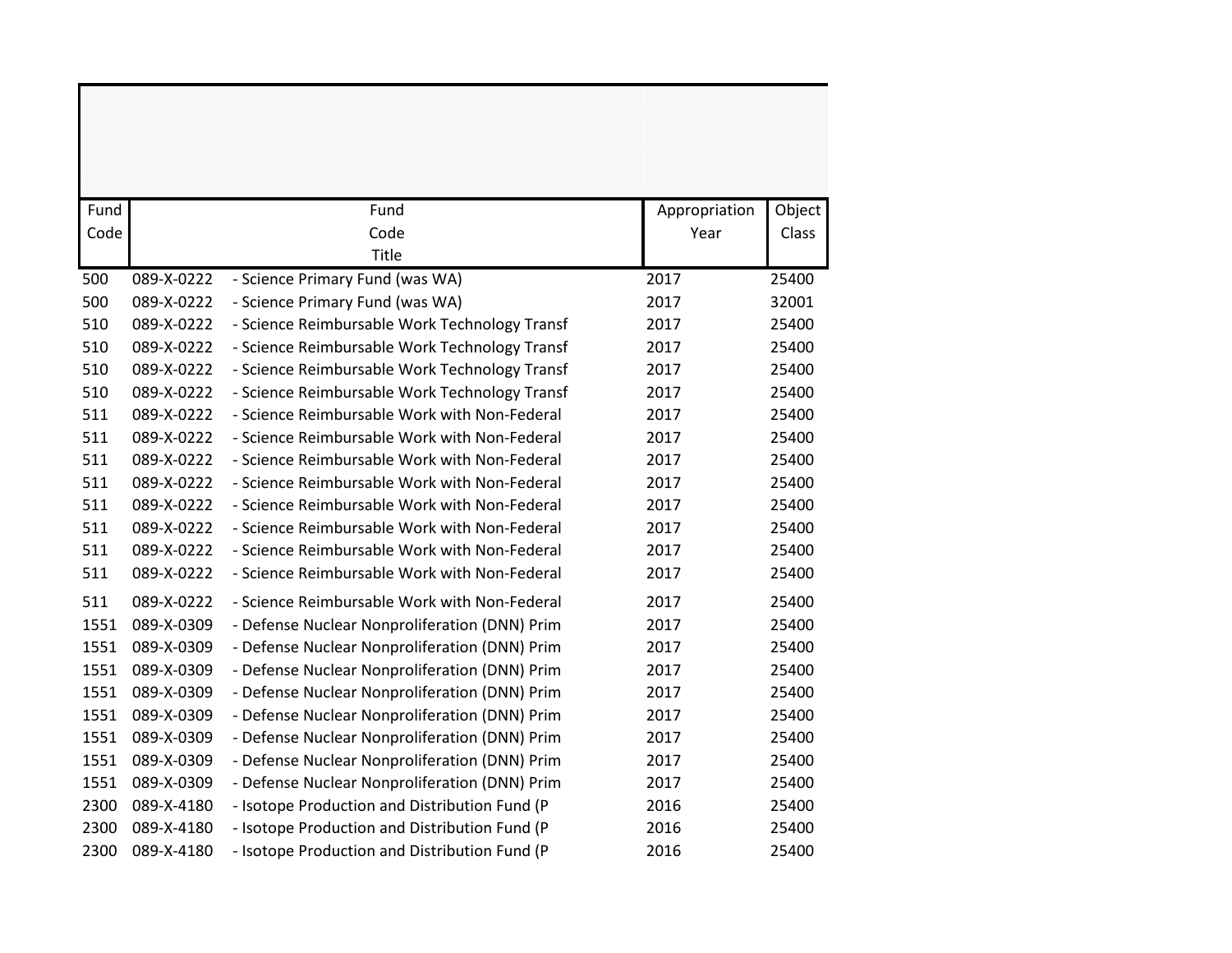**Non-Appropriated Total DOE Appropriated Total**

**SF-30 Total**

**FPDS-NG Total [Action Obligation] FPDS-NG Total [Base And Exercised Options Value] FPDS-NG Total [Base And All Options Value]**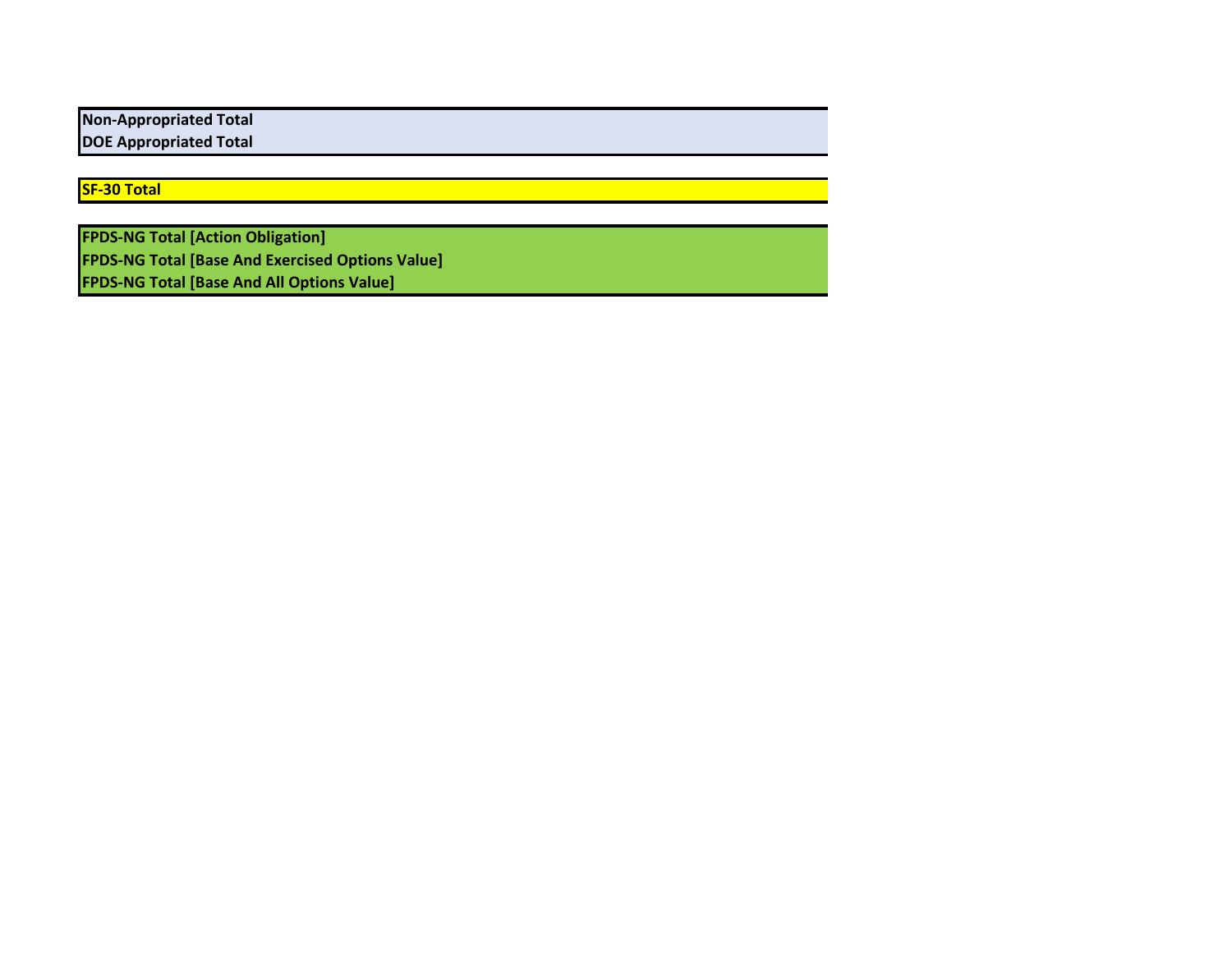| Object                                         | Legacy         | <b>OCL</b>      | Program         |
|------------------------------------------------|----------------|-----------------|-----------------|
| Class                                          | <b>B&amp;R</b> |                 |                 |
| Title                                          | Control        |                 |                 |
| <b>Operation and Maintenance of Facilities</b> | KA0000000      |                 | C002852 2924366 |
| <b>Construction Project (PRN)</b>              | 39KA00000      | C002786 2924263 |                 |
| Operation and Maintenance of Facilities        | 456100000      |                 | C003005 6600199 |
| Operation and Maintenance of Facilities        | 456100000      | C003005 6600199 |                 |
| <b>Operation and Maintenance of Facilities</b> | 456100000      | C003005 6600199 |                 |
| Operation and Maintenance of Facilities        | 456100000      | C003005 6600199 |                 |
| Operation and Maintenance of Facilities        | 456100000      | C003005 6600146 |                 |
| Operation and Maintenance of Facilities        | 456100000      |                 | C003005 6600146 |
| <b>Operation and Maintenance of Facilities</b> | 456100000      | C003005 6600146 |                 |
| Operation and Maintenance of Facilities        | 456100000      |                 | C003005 6600146 |
| Operation and Maintenance of Facilities        | 456100000      |                 | C003005 6600146 |
| Operation and Maintenance of Facilities        | 456100000      |                 | C003005 6600146 |
| <b>Operation and Maintenance of Facilities</b> | 456100000      |                 | C003005 6600146 |
| Operation and Maintenance of Facilities        | 456100000      |                 | C003005 6600146 |
| Operation and Maintenance of Facilities        | 456100000      | C003005 6600147 |                 |
| Operation and Maintenance of Facilities        | DN1001000      | C003034 2223049 |                 |
| Operation and Maintenance of Facilities        | DN2000000      | C003038 2223076 |                 |
| Operation and Maintenance of Facilities        | DN3001000      | C003039 2223079 |                 |
| Operation and Maintenance of Facilities        | DN4000000      | C003042 2223094 |                 |
| <b>Operation and Maintenance of Facilities</b> | DN4000000      | C003042 2223095 |                 |
| Operation and Maintenance of Facilities        | DN4000000      |                 | C003042 2223096 |
| Operation and Maintenance of Facilities        | DN4000000      |                 | C003042 2223102 |
| Operation and Maintenance of Facilities        | DN4000000      | C003042 2223103 |                 |
| Operation and Maintenance of Facilities        | ST0000000      | C001087 2720715 |                 |
| Operation and Maintenance of Facilities        | ST0000000      |                 | C001087 2720718 |
| <b>Operation and Maintenance of Facilities</b> | ST0000000      | C001087 2924280 |                 |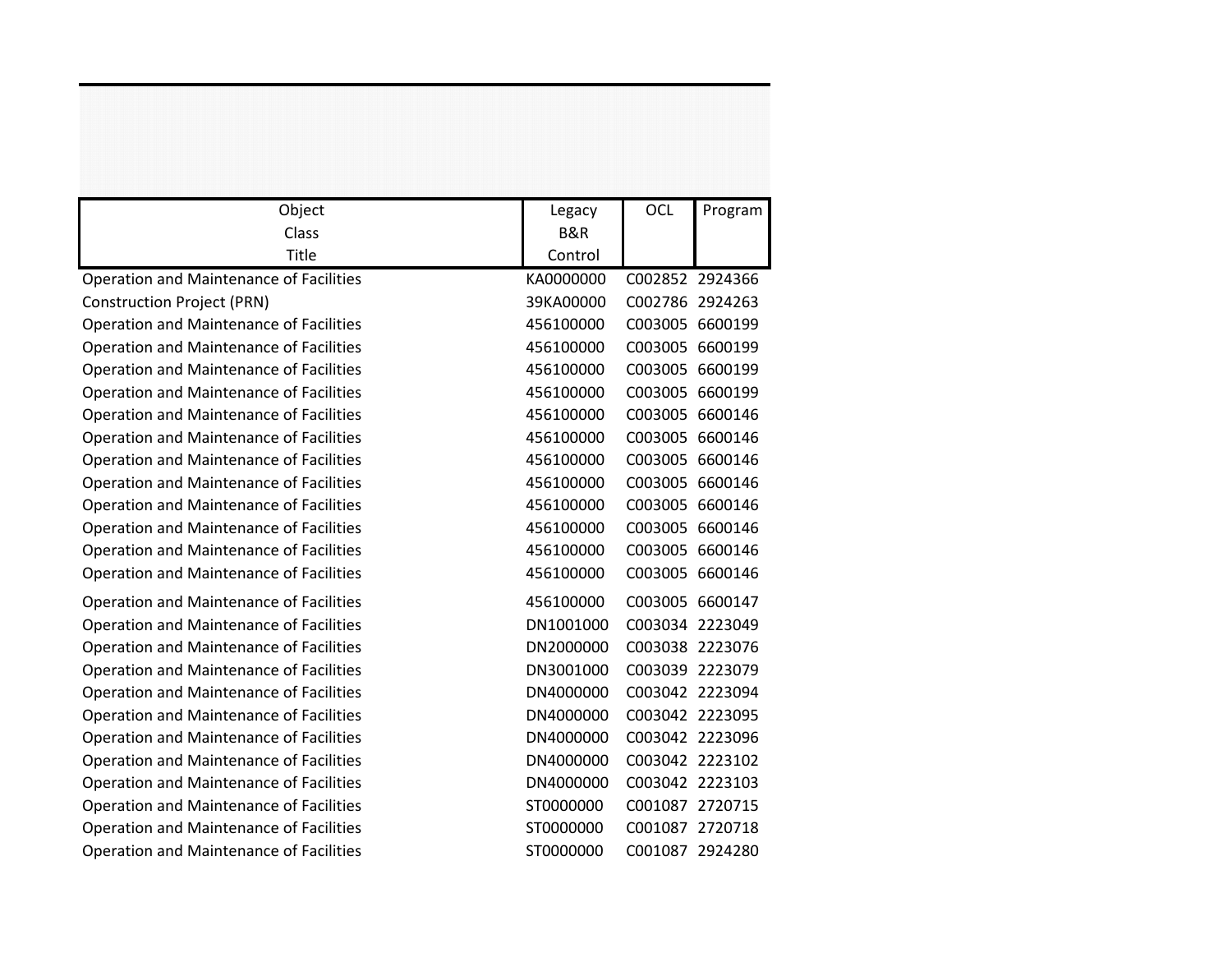## BROOKHAVEN NATIONAL LABORATORY CONTRACT MOD # 0061 [Financial] DE-SC0012704

| Program                                                      | <b>WFO</b> | <b>WFO</b>         | Local    |
|--------------------------------------------------------------|------------|--------------------|----------|
| Title                                                        |            | Title              | Use      |
|                                                              |            |                    |          |
| KA2501012, National Laboratories                             | 0          | Default WFO Value  | $\Omega$ |
| 39KA00000PRN11SC40000, Long Baseline Neutrino Experiment (PE | 0          | Default WFO Value  | 0        |
| 456165021, Cooperative Research And Development Agreements   |            | 4860747 CHAGR87105 | 0        |
| 456165021, Cooperative Research And Development Agreements   |            | 4860866 CHAGR87261 | 0        |
| 456165021, Cooperative Research And Development Agreements   |            | 4861004 CHAGR84181 | 0        |
| 456165021, Cooperative Research And Development Agreements   |            | 4861014 CHAGR84075 | 0        |
| 456160031, Industry - Domestic                               |            | 4860922 CHAGR87287 | 0        |
| 456160031, Industry - Domestic                               |            | 4860949 CHAGR87358 | 0        |
| 456160031, Industry - Domestic                               |            | 4860963 CHAGR87370 | 0        |
| 456160031, Industry - Domestic                               |            | 4860971 CHAGR87368 | 0        |
| 456160031, Industry - Domestic                               |            | 4860982 CHAGR84050 | 0        |
| 456160031, Industry - Domestic                               |            | 4860986 CHAGR84054 | 0        |
| 456160031, Industry - Domestic                               |            | 4861003 CHAGR84070 | 0        |
| 456160031, Industry - Domestic                               |            | 4861017 CHAGR84112 | 0        |
| 456160032, Industry - Foreign                                |            | 4860874 CHAGR87280 | 0        |
| DN1001011, U.S. Costs for Russia/Newly Independent State Pro | 0          | Default WFO Value  | 0        |
| DN2001000, Proliferation Detection                           | 0          | Default WFO Value  | 0        |
| DN3001010, Highly Enriched Uranium (HEU) Reactor Conversion  | 0          | Default WFO Value  | 0        |
| DN4001010, Safeguards Policy                                 | 0          | Default WFO Value  | 0        |
| DN4001020, Safeguards Engagement (INSEP)                     | 0          | Default WFO Value  | 0        |
| DN4001030, Safeguards Technology Development                 | 0          | Default WFO Value  | 0        |
| DN4003020, Nuclear Noncompliance Verification                | 0          | Default WFO Value  | 0        |
| DN4004010, Global Regimes                                    | 0          | Default WFO Value  | 0        |
| ST5001030, Other National Lab Research                       | 0          | Default WFO Value  | 0        |
| ST6001020, Brookhaven Linear Isotope Producer (BLIP)         | 0          | Default WFO Value  | 0        |
| ST6001032, Hot Cell and Other National Lab Facilities        | 0          | Default WFO Value  | 0        |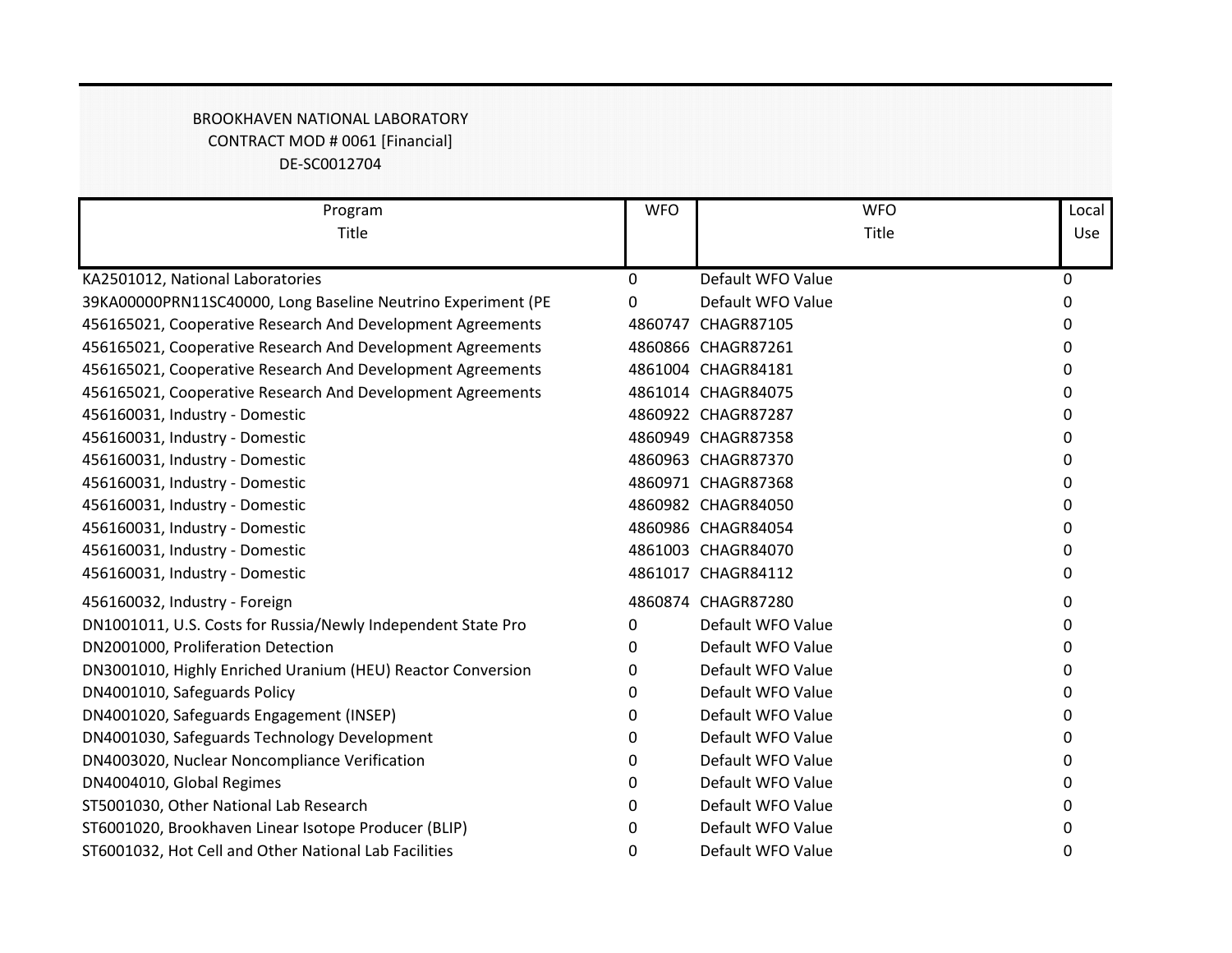| Local                   | <b>Beginning</b> | <b>Budget</b> | <b>Budget</b> | <b>Budget</b> | Total        |
|-------------------------|------------------|---------------|---------------|---------------|--------------|
| Use                     | Uncosted         | Authority     | Authority     | Authority     | Available    |
| Code                    | Obligations      | Previous      | Change        | Revised       |              |
| Default Local Use Value | \$0.00           | \$26,000.00   | \$99,000.00   | \$125,000.00  | \$125,000.00 |
| Default Local Use Value | \$0.00           | \$0.00        | \$750,000.00  | \$750,000.00  | \$750,000.00 |
| Default Local Use Value | \$0.00           | \$0.00        | \$19,417.48   | \$19,417.48   | \$19,417.48  |
| Default Local Use Value | \$0.00           | \$0.00        | \$7,384.70    | \$7,384.70    | \$7,384.70   |
| Default Local Use Value | \$0.00           | \$0.00        | \$72,815.53   | \$72,815.53   | \$72,815.53  |
| Default Local Use Value | \$0.00           | \$0.00        | \$75,000.00   | \$75,000.00   | \$75,000.00  |
| Default Local Use Value | \$0.00           | \$0.00        | \$4,172.21    | \$4,172.21    | \$4,172.21   |
| Default Local Use Value | \$0.00           | \$0.00        | \$25,232.87   | \$25,232.87   | \$25,232.87  |
| Default Local Use Value | \$0.00           | \$0.00        | \$548.42      | \$548.42      | \$548.42     |
| Default Local Use Value | \$0.00           | \$0.00        | \$32,322.26   | \$32,322.26   | \$32,322.26  |
| Default Local Use Value | \$0.00           | \$0.00        | \$35,000.00   | \$35,000.00   | \$35,000.00  |
| Default Local Use Value | \$0.00           | \$0.00        | \$7,176.73    | \$7,176.73    | \$7,176.73   |
| Default Local Use Value | \$0.00           | \$0.00        | \$140,776.70  | \$140,776.70  | \$140,776.70 |
| Default Local Use Value | \$0.00           | \$0.00        | \$8,000.00    | \$8,000.00    | \$8,000.00   |
| Default Local Use Value | \$0.00           | \$0.00        | \$58,252.43   | \$58,252.43   | \$58,252.43  |
| Default Local Use Value | \$0.00           | \$0.00        | \$74,938.00   | \$74,938.00   | \$74,938.00  |
| Default Local Use Value | \$0.00           | \$0.00        | \$484,231.00  | \$484,231.00  | \$484,231.00 |
| Default Local Use Value | \$0.00           | \$0.00        | \$152,504.00  | \$152,504.00  | \$152,504.00 |
| Default Local Use Value | \$0.00           | \$0.00        | \$145,847.30  | \$145,847.30  | \$145,847.30 |
| Default Local Use Value | \$0.00           | \$0.00        | \$309,002.07  | \$309,002.07  | \$309,002.07 |
| Default Local Use Value | \$0.00           | \$0.00        | \$74,928.79   | \$74,928.79   | \$74,928.79  |
| Default Local Use Value | \$0.00           | \$0.00        | \$87,592.81   | \$87,592.81   | \$87,592.81  |
| Default Local Use Value | \$0.00           | \$0.00        | \$15,830.03   | \$15,830.03   | \$15,830.03  |
| Default Local Use Value | \$0.00           | \$0.00        | \$185,000.00  | \$185,000.00  | \$185,000.00 |
| Default Local Use Value | \$0.00           | \$0.00        | \$140,000.00  | \$140,000.00  | \$140,000.00 |
| Default Local Use Value | \$0.00           | \$0.00        | \$600,000.00  | \$600,000.00  | \$600,000.00 |